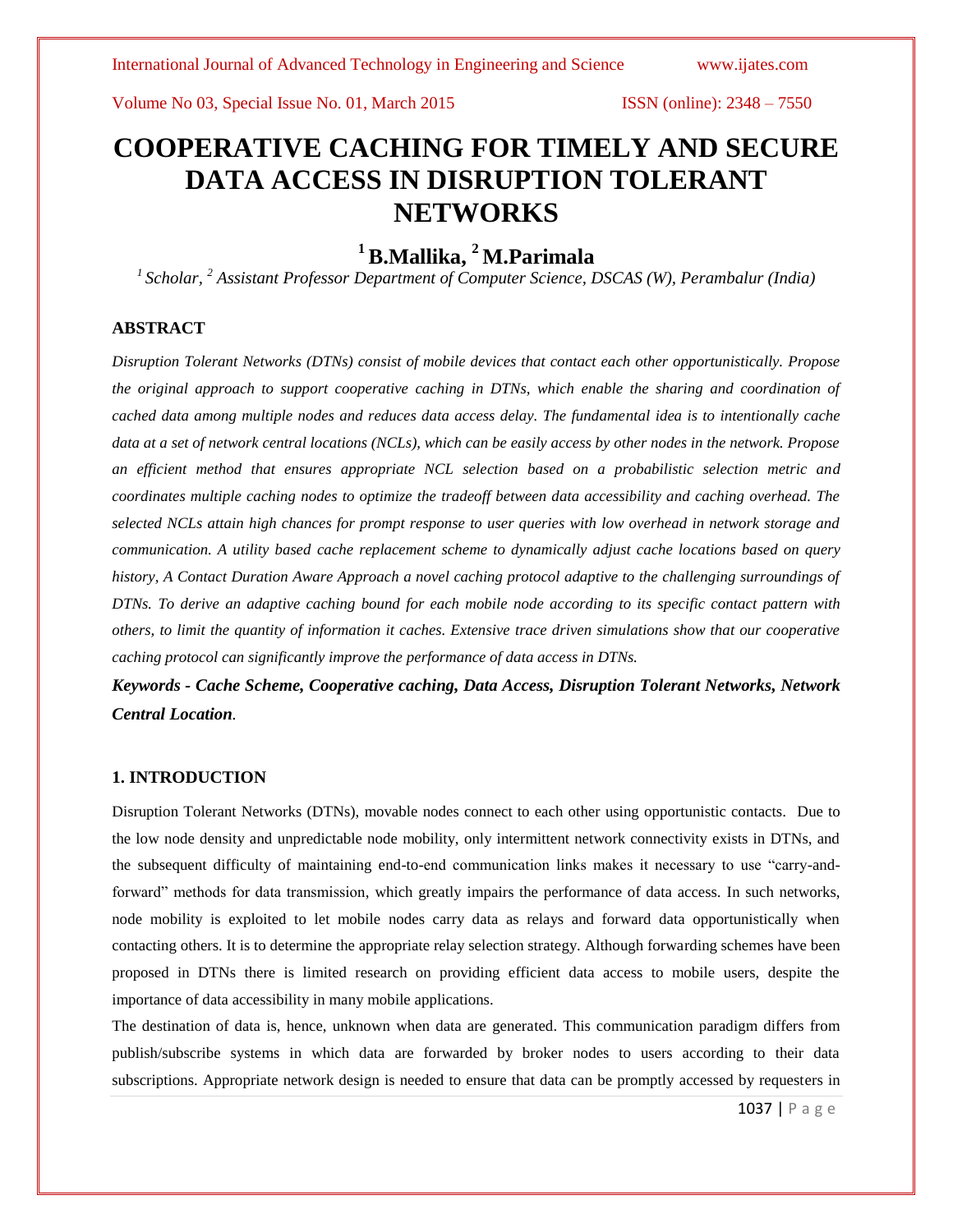such cases. A common technique used to improve data access performance is caching, to cache data at appropriate network locations based on query history, so that queries in the future can be responded with less delay. Although cooperative caching has been studied for both web-based applications and wireless ad hoc networks, to allow sharing and coordination among multiple caching nodes, it is difficult to be realized in DTNs due to the lack of persistent network connectivity. First, the opportunistic network connectivity complicates the estimation of data transmission delay, and furthermore makes it difficult to determine appropriate caching locations for reducing data access delay. This difficulty is also raised by the incomplete information at individual nodes about query history. Second, due to the uncertainty of data transmission, multiple data copies need to be cached at different locations to ensure data accessibility. The difficulty in coordinating multiple caching nodes makes it hard to optimize the tradeoff between data accessibility and caching overhead.

To efficiently support cooperative caching in DTNs. The basic idea is to by design cache data at a set of network central locations (NCLs), each of which corresponds to a group of mobile nodes being easily accessed by other nodes in the network. Every NCL is represented by a central node, which has high reputation in the network and is prioritized for caching data. Due to the incomplete caching buffer of central nodes, several nodes near a central node may be involved for caching, and ensure that popular data are always cached nearer to the central nodes via dynamic cache replacement based on query history.

#### **II. LITERARTURE SURVEY**

#### **2.1 Epidemic Routing**

Efficient relay selection metrics to approach the performance of Epidemic routing with lower forwarding cost, based on prediction of node contacts in the future. Some schemes do such prediction based on their mobility patterns, which are characterized by filter or semi-Markov chains. In some other schemes, node contact pattern is exploited as abstraction of node mobility pattern for better prediction accuracy based on the experimental and theoretical analysis of the node contact characteristics

#### **2.2 Predict and Relay Method**

Routing is the most important challenging in disruption tolerant networks (DTNs) because of short lived wireless connectivity environment. Most of the previous work focused on the prediction of whether two nodes contact would have a contact, without considering the time of the contact.

Proposed the predict and relay (PER), a routing method for DTNs that relies on predicting future contacts. We use a model based on a time homogeneous semi - markov process model to predict the probability distribution of the time of contact.

#### **2.3 Asymmetric Cooperative Cache Approach**

Asymmetric cooperative cache approach, where the data requests are transmitted to the cache layer on every node, but the data replies are only transmitted to the cache layer at the intermediate nodes that need to cache the data.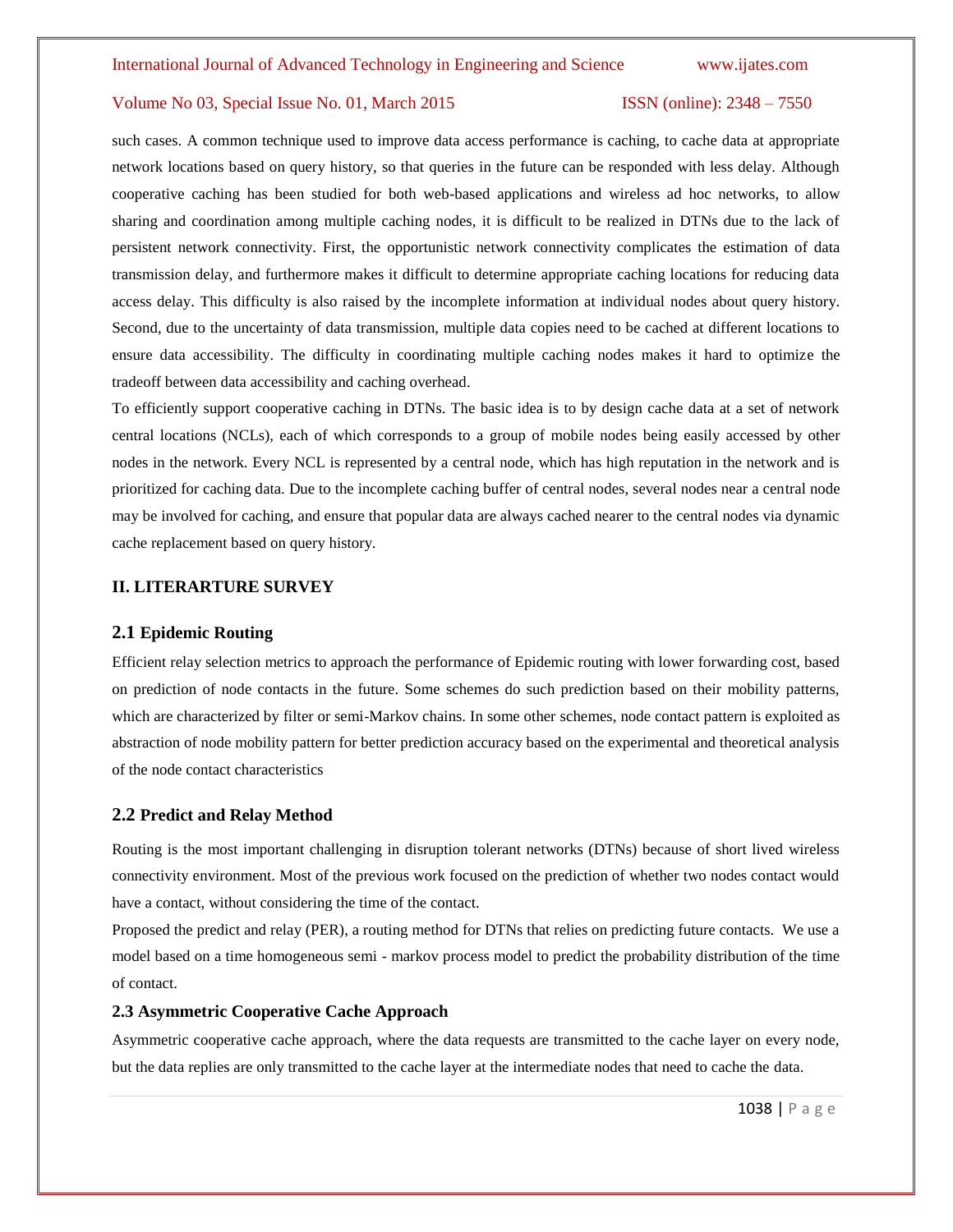This solution not only reduces the overhead of copying data between the user space and the kernel space, it also allows data pipelines to reduce the end-to-end delay. Cooperative caching which allows sharing and coordination cache data among multiple nodes has been applied to improve p2p networks.

### **2.4 Maxprop A Protocol**

MaxProp comes in determining which messages should be transmitted first and which messages should be dropped first. In essence, MaxProp maintains an ordered-query based on the destination of each message, ordered by the estimated likelihood of a future transitive path to that destination. . At the core of the Mayprop protocol is a ranked list of the peer's stored packets based on a cost assigned to each destination. The cost is an estimate of delivery likelihood. In addition, MaxProp uses acknowledgments sent to all peers to notify them of packet deliveries. MaxProp assigns a higher priority to new packets, and it also attempts to prevent reception of the same packet twice. The remainder of this section presents the details of destination cost estimation, our other mechanisms, and buffer management.

#### **2.5 Rapid Protocol**

RAPID this is an acronym for Resource Allocation Protocol for Intentional DTN routing, RAPID, like MaxProp, is flooding-based, and will therefore attempt to replicate all packets if network resources allow.

The protocol is composed of four steps:

- Initialization: Metadata is exchanged to help estimate packet utilities.
- Direct Delivery: Packets destined for immediate neighbors are transmitted.
- Replication: Packets are replicated based on marginal utility (the change is utility over the size of the packet).
- Termination: The protocol ends when contacts break or all packets have been replicated.

#### **2 .6 A Hybrid Caching Scheme**

The performance analysis showed that Cache Path and Cache Data can significantly improve the system performance. To Cache Path performs better in some situations such as small cache size or low data update rate, while Cache Data performs better in other situations. To further improve the performance, we propose a hybrid scheme Hybrid Cache to take advantage of Cache Data and Cache Path while avoiding their weaknesses. Simulation results show that the proposed schemes can significantly reduce the query delay and message complexity when compared to other caching schemes.

#### **2.7 Multicast Forwarding Algorithm**

Delegation forwarding (DF) in DTNs multicast and compare it with single and multiple copy multicast models, which are also proposed in this paper. From the analytical results, we have the following conclusions: (1) although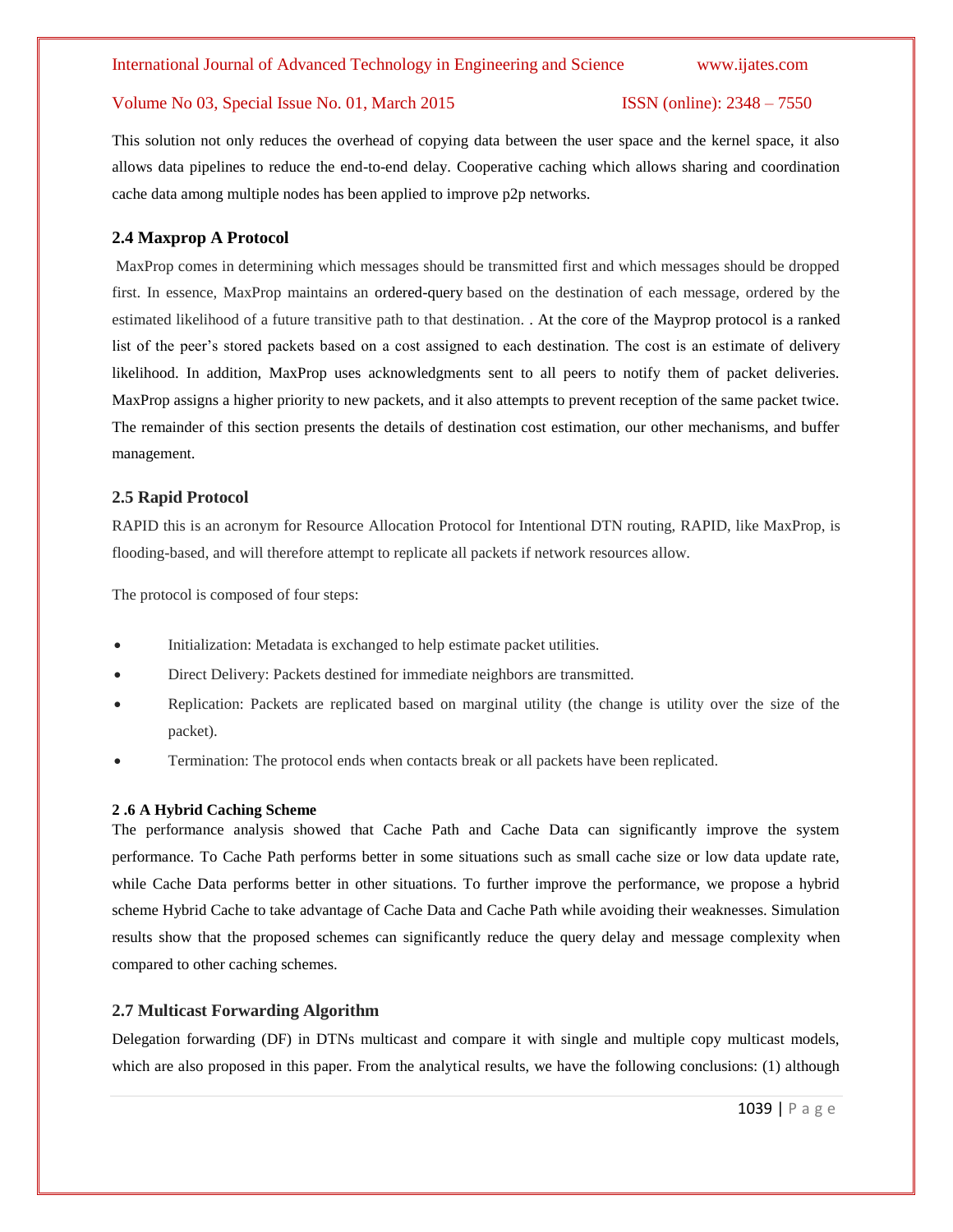the single copy model has the smallest number of forwarding's, its latency is much longer than the other two models. (2) Among these three models, the delegation forwarding model has the least delay. The effectiveness of our approach is verified through extensive simulation both in synthetic and real traces multicast in DTNs with single and multiple data items, investigate the essential difference between multicast and uncast in DTNs, and formulate relay selections for multicast as a unified knapsack problem by exploiting node centrality and social community structures. Extensive trace-driven simulations show that our approach has similar delivery ratio and delay to the Epidemic routing, but can significantly reduce the data forwarding cost measured by the number of relays used.

### **III. SYSTEM ARCHITECTURE**



 **Fig.1: Architecture Design**

#### **IV***.* **COOPERATIVE CACHING TECHNIQUE**

The cooperative caching in DTNs, which enables the sharing and coordination of cached data among multiple nodes and reduces data access delay. The basic idea is to intentionally cache data at a set of network central locations (NCLs), which can be easily accessed by other nodes in the network. Propose an efficient scheme that ensures appropriate NCL selection based on a probabilistic selection metric and coordinates multiple caching nodes to optimize the tradeoff between data accessibility and caching overhead. Propose a novel scheme to address the aforementioned challenges and to efficiently support cooperative caching in DTNs.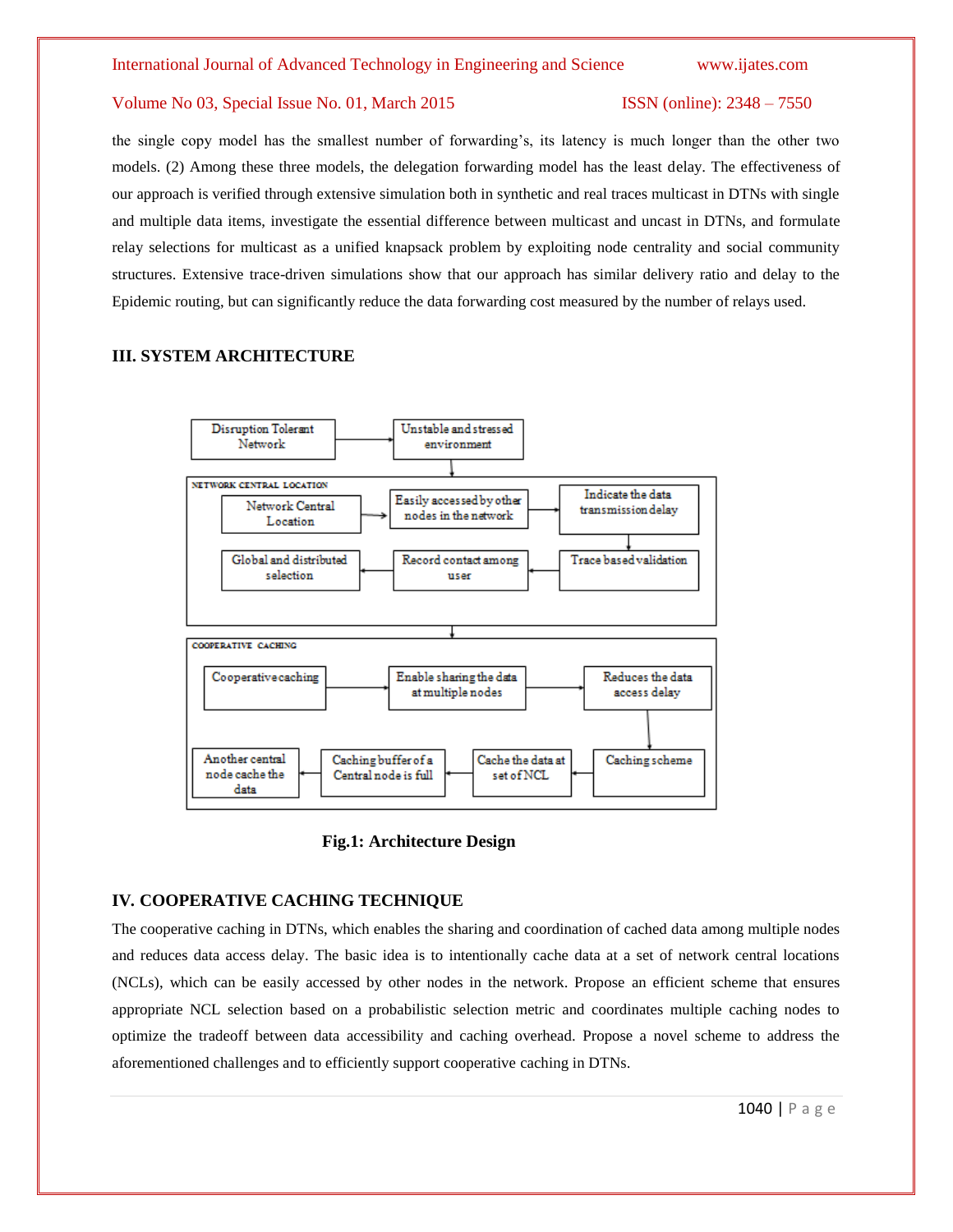The basic idea is to intentionally cache data at a set of network central locations (NCLs), each of which corresponds to a group of mobile nodes being easily accessed by other nodes in the network. Each NCL is represented by a central node, which has high popularity in the network and is prioritized for caching data. Due to the limited caching buffer of central nodes, multiple nodes near a central node may be involved for caching, and ensure that popular data are always cached nearer to the central nodes via dynamic cache



#### **Fig .2: Network Central Location**

Replacement based on Query history. To develop an efficient approach to NCL selection in DTNs based on a probabilistic selection metric. The selected NCLs achieve high chances for prompt response to user queries with low overhead in network storage and transmission.

The propose a utility-based cache replacement scheme to dynamically adjust cache locations based on query history, and the scheme achieves good tradeoff between the data accessibility and access delay.

Data are only requested by mobile users whenever needed, and requesters do not know data locations in advance. The destination of data is, hence, unknown when data are generated. This communication paradigm differs from publish/subscribe systems in which data are forwarded by broker nodes to users according to their data subscriptions. Appropriate network design is needed to ensure that data can be promptly accessed by requesters in such cases. A common technique used to improve data access performance is caching, to cache data at appropriate network locations based on query history, so that queries in the future can be responded with less delay. Although cooperative caching has been studied for both web-based applications and wireless ad hoc networks, to allow